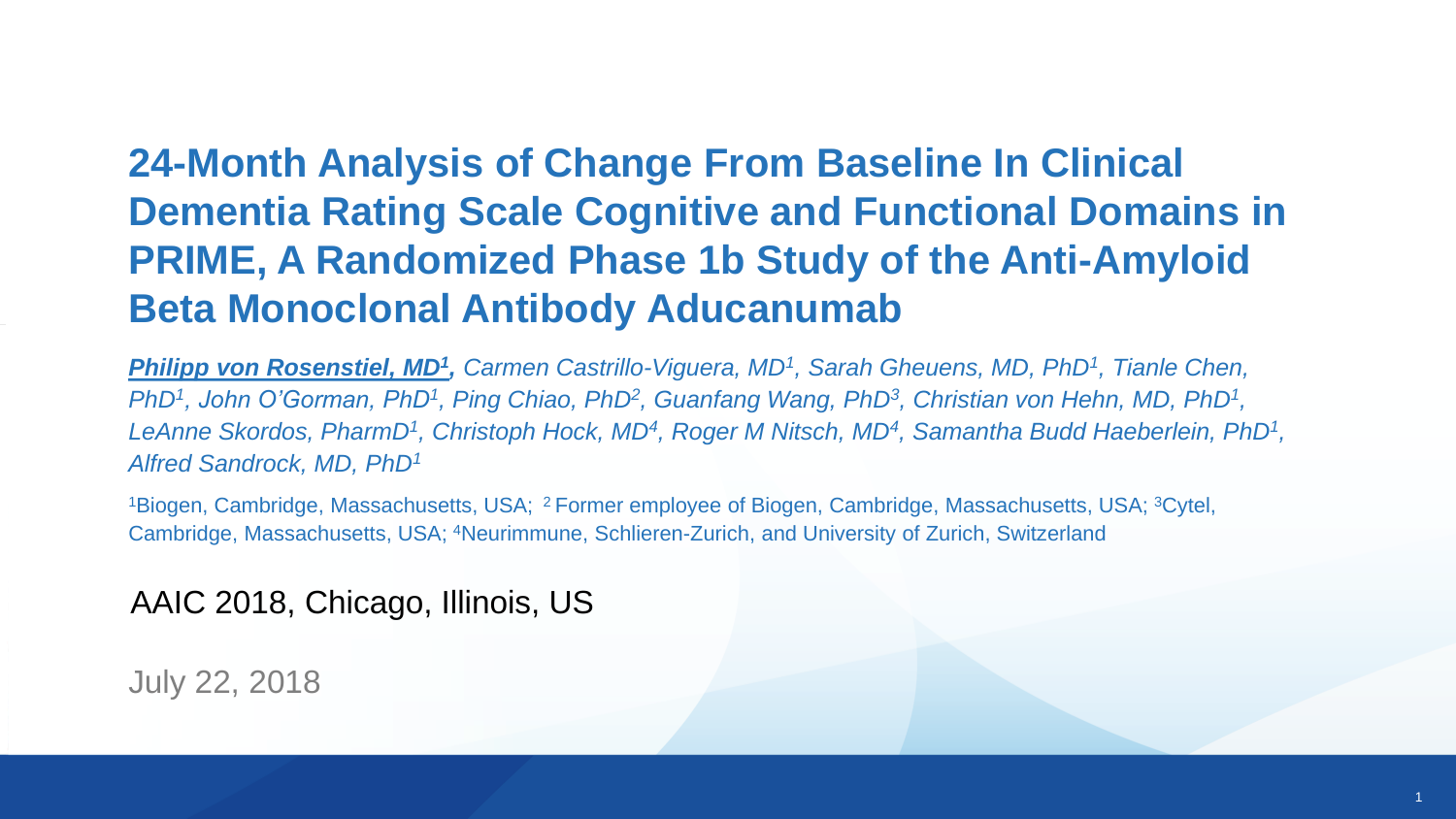# **Disclaimer**

The following materials, which have been posted in the "Medical and Scientific Conferences Presentations" IR section of the Biogen website, are provided for informational purposes to the investor community only and may include information about investigational compounds that have not been approved by the applicable regulatory authorities as safe and effective.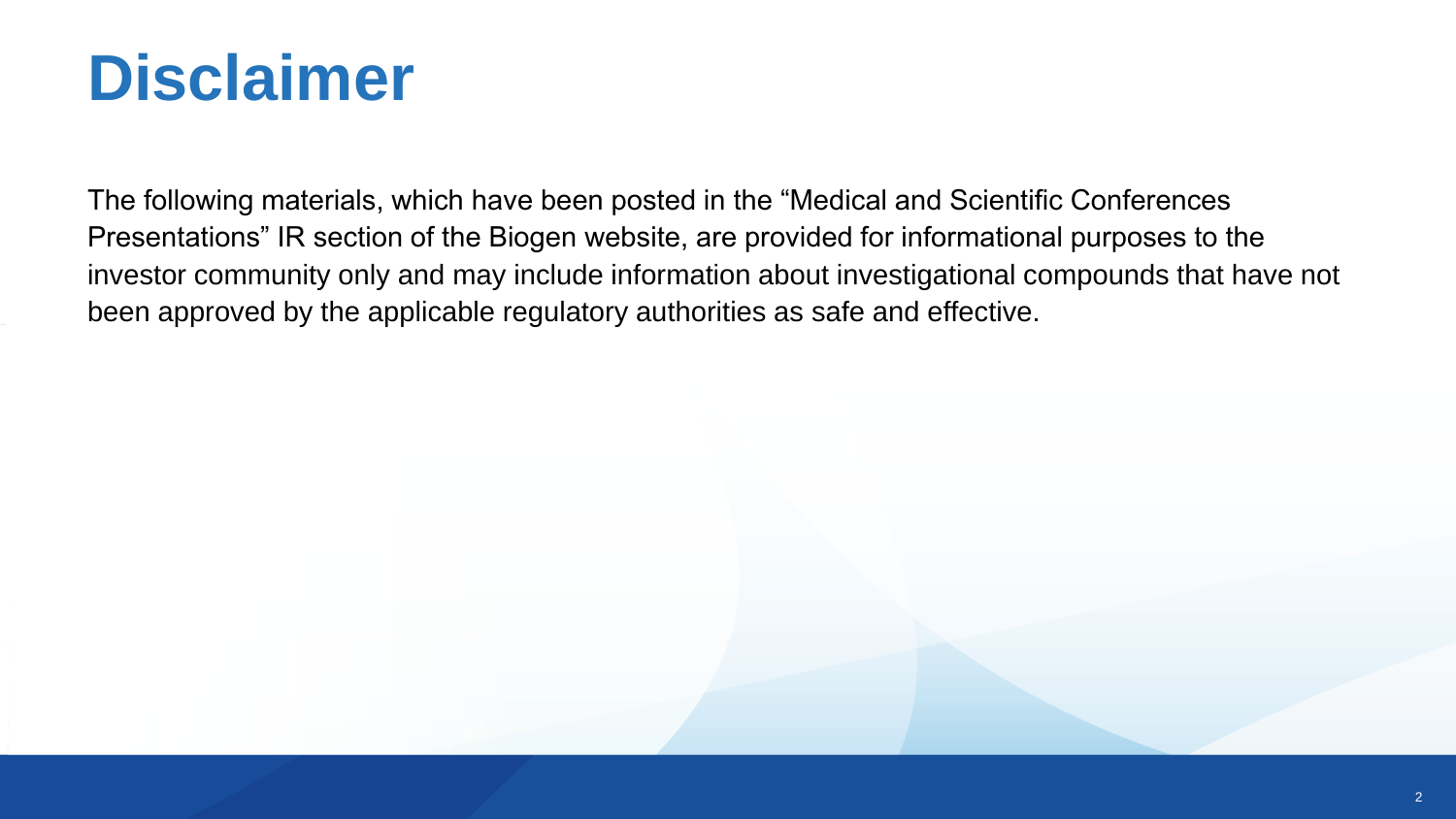alzheimer's  $\bigvee$  association<sup>®</sup> **PHOTO, VIDEO AND AUDIO POLICY 318** 



Photo, video and audio recordings are prohibited in this presentation.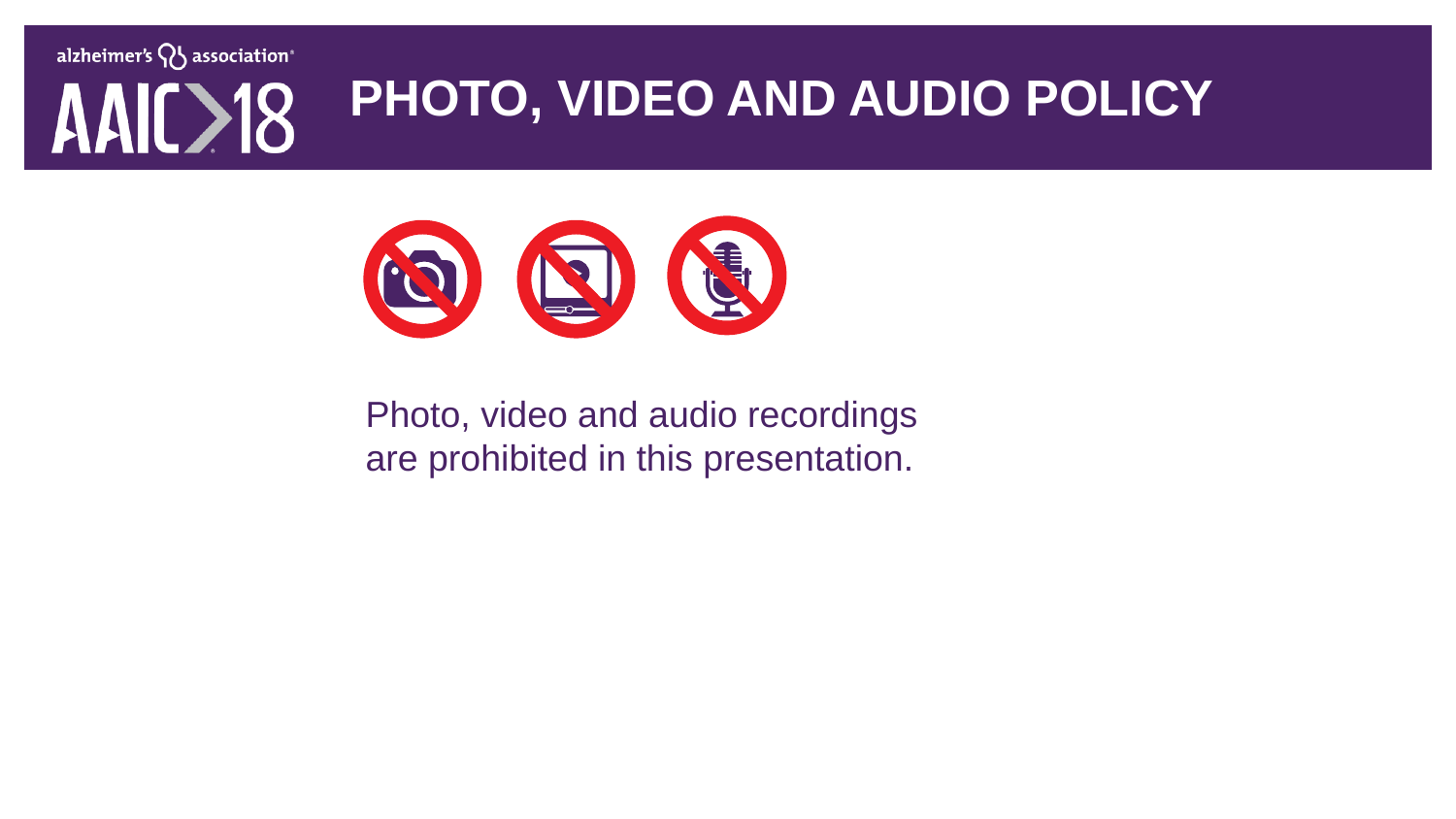## **Disclosures**

- This study is funded by Biogen<sup>a</sup>
- SBH, CCV, SG, TC, JO, LS, CvH, PvR, and AS are employees and shareholders of Biogen
- PC was an employee and shareholder of Biogen at the time of this work
- GW is an employee of Cytel
- CH and RMN are employees and shareholders of Neurimmune
- Biogen licensed the worldwide rights to aducanumab from Neurimmune Holding AG in 2007 and is responsible for its development and the commercialization
- As of October 22, 2017, Biogen and Eisai are collaborating on the development and commercialization of aducanumab globally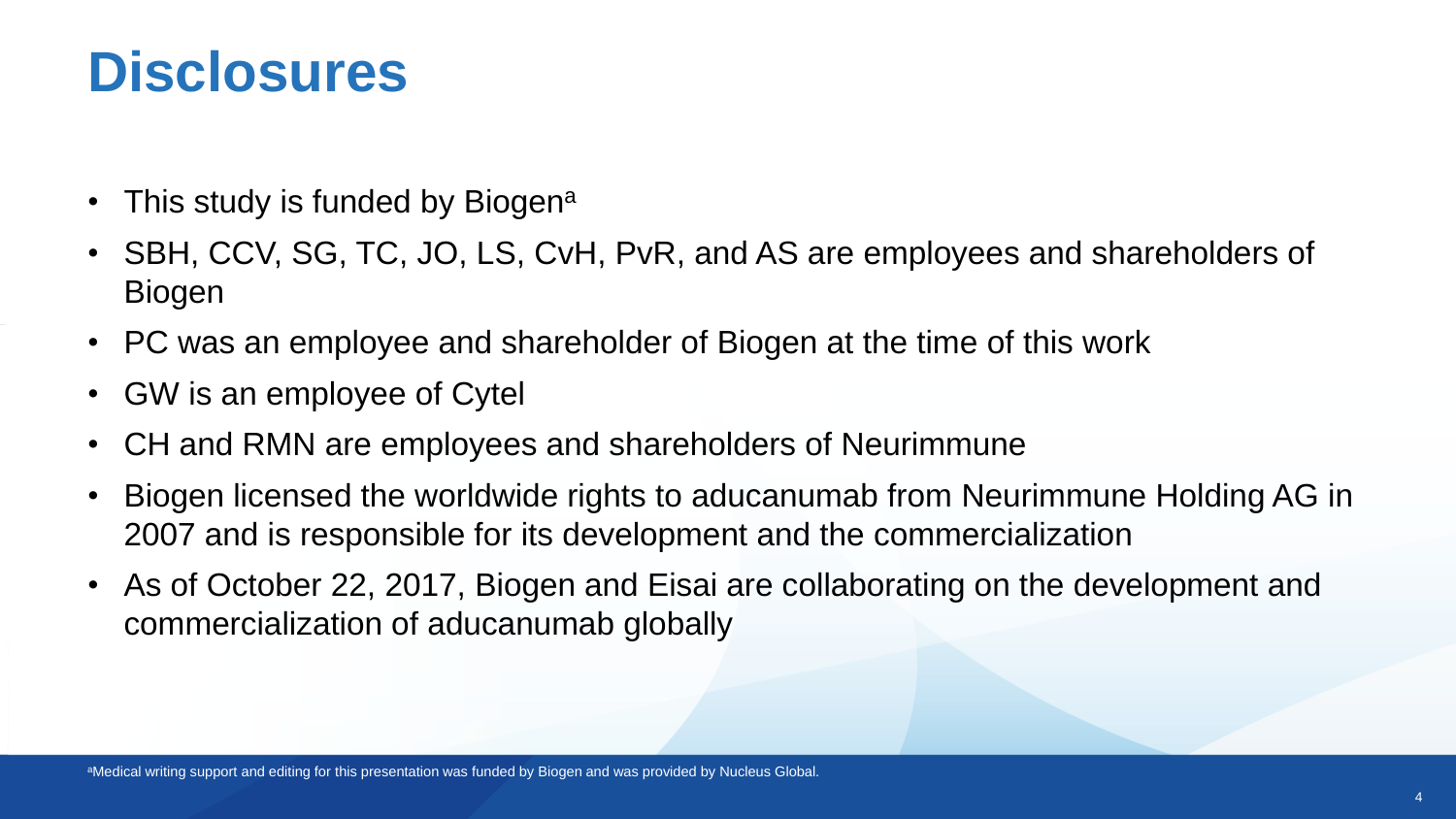

- Aducanumab is a human monoclonal antibody that binds to both soluble and insoluble aggregated forms of Aβ, including oligomers, protofibrils, and fibrils<sup>1</sup>
- PRIME is an ongoing Phase 1b study assessing the safety, tolerability, PK and PD of aducanumab in patients with prodromal or mild Alzheimer's disease
- In PRIME, treatment with aducanumab resulted in a time and dose dependent removal of plaques from the brain as shown by positron emission tomography (PET) standardized uptake value ratio<sup>1</sup>
- Patients with early Alzheimer's disease enrolled in PRIME experienced a sustained delay in the disease progression as measured by exploratory clinical endpoints at 12, 24 and 36 months<sup>1-3</sup>
- The primary endpoint in the PRIME LTE is safety/tolerability
- Exploratory endpoints include:
	- o Changes in amyloid PET
	- o Measures of clinical decline on the CDR-SB and MMSE
- A post hoc analysis was conducted on the fixed-dose and titration cohorts that assessed cognitive and functional domains of the CDR scale over 24 months, including 12 months from the placebo-controlled period and 12 months from the LTF

1. Sevigny et al. Nature. 2016;537:50–56; 2. Viglietta V, et al. J Prev Alz Dis 2016;3:284. Data presented at CTAD 2016; 3. Budd Haeberlein S, et al. J Prev Alz Dis 2017;4:313. Data presented at CTAD 2017. CDR, Clinical Dementia Rating scale; CDR-SB, Clinical Dementia Rating-Sum of Boxes; MMSE, Mini-Mental State Examination; PD, pharmacodynamics; PET, positron emission tomography; PK, pharmacokinetics; LTE, long-term extension.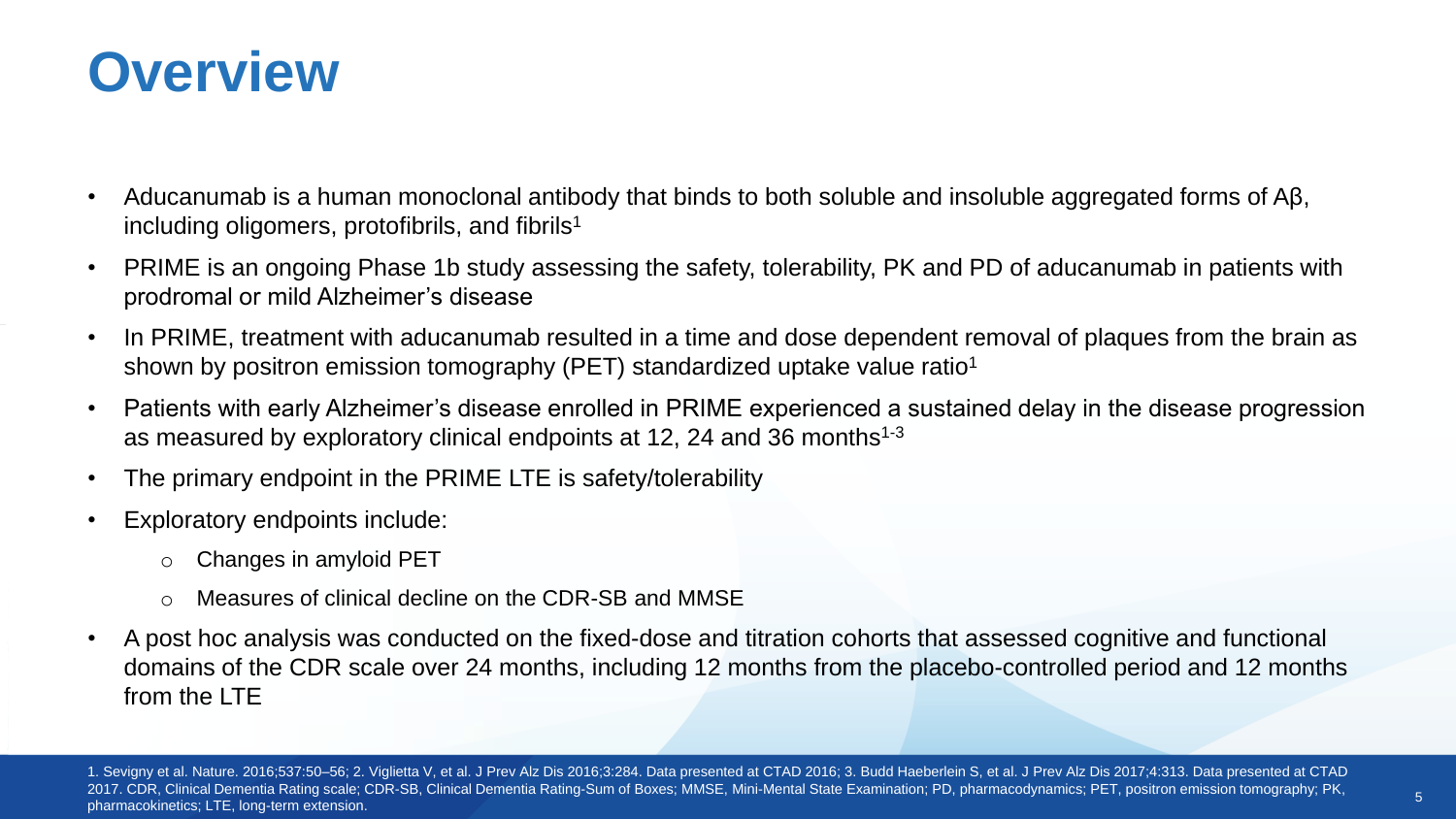# **PRIME Study Design: Placebo-Controlled and LTE Periods**



- **Randomization**: 3:1 active: placebo within cohorts, fixed-dose cohorts stratified by ApoE ε4 status
- Patients randomized to placebo in the placebo-controlled period were switched to aducanumab 3 mg/kg or a titration regimen in the LTE ("**placebo switchers**"). Patients randomized to aducanumab 3, 6, or 10 mg/kg or titration in the placebo-controlled period were assigned to continue in the same dose group in the LTE ("**continuers**")

<sup>1</sup> aTitration denotes 2 doses of 3 mg/kg followed by subsequent doses of 6 mg/kg. bTitration denotes 2 doses of 1mg/kg, 4 doses of 3 mg/kg, 5 doses of 6 mg/kg followed by subsequent doses of 10 mg/kg. ApoE ε4, Apolipoprotein E ε4; LTE, long-term extension.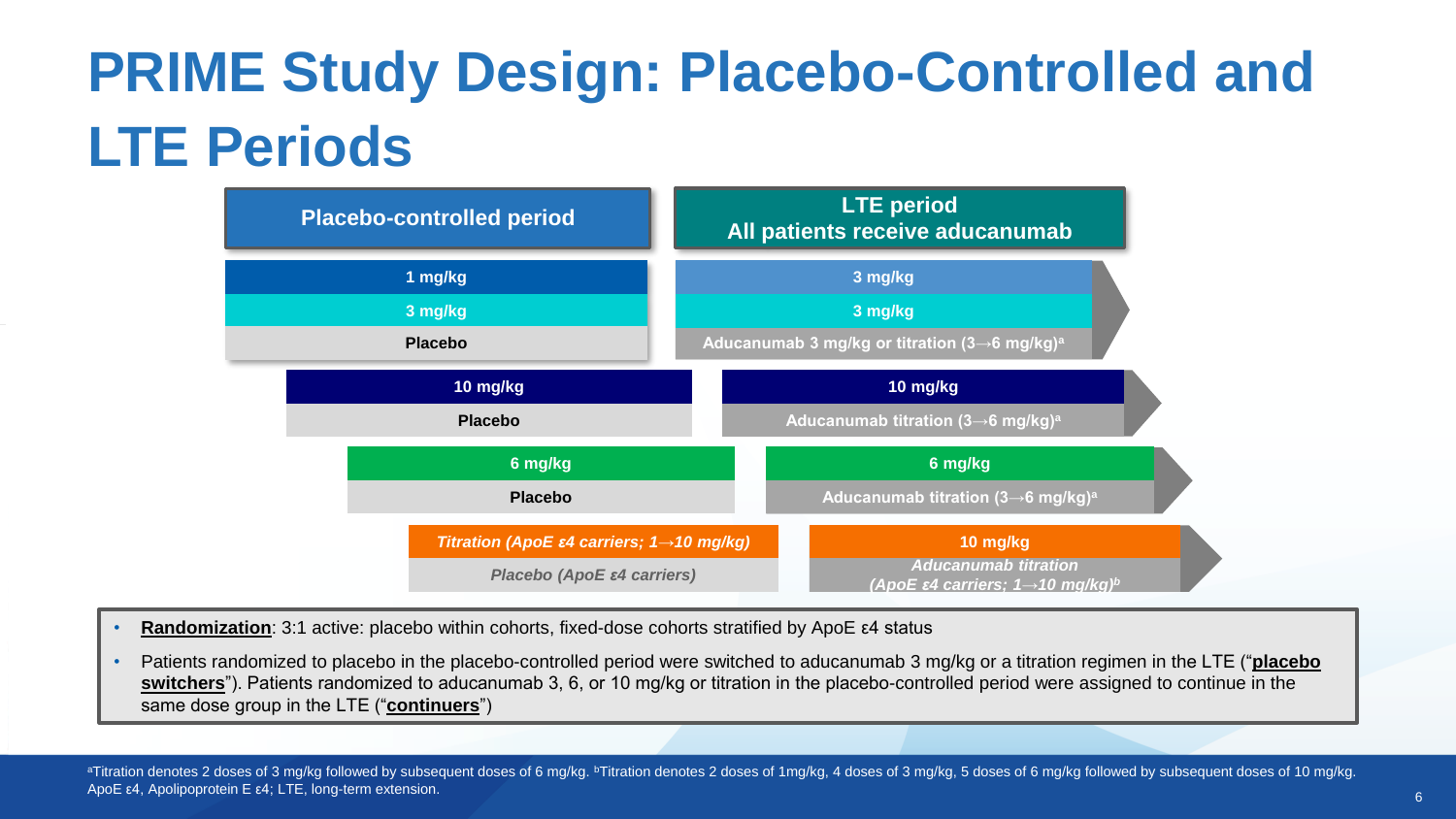# **Titration Dosing Regimen**

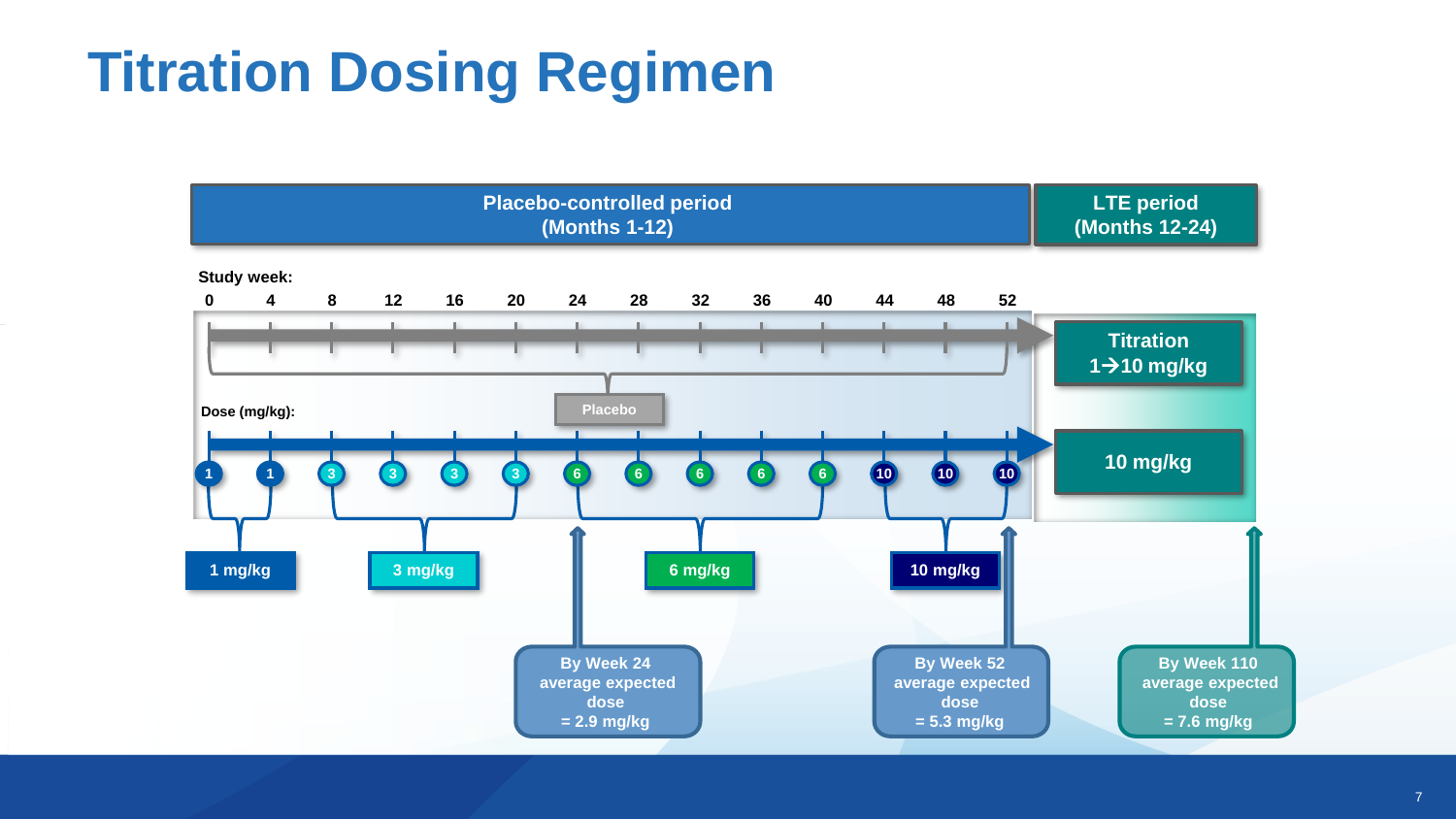# **Timeline of PET and Clinical Assessments in PRIME**

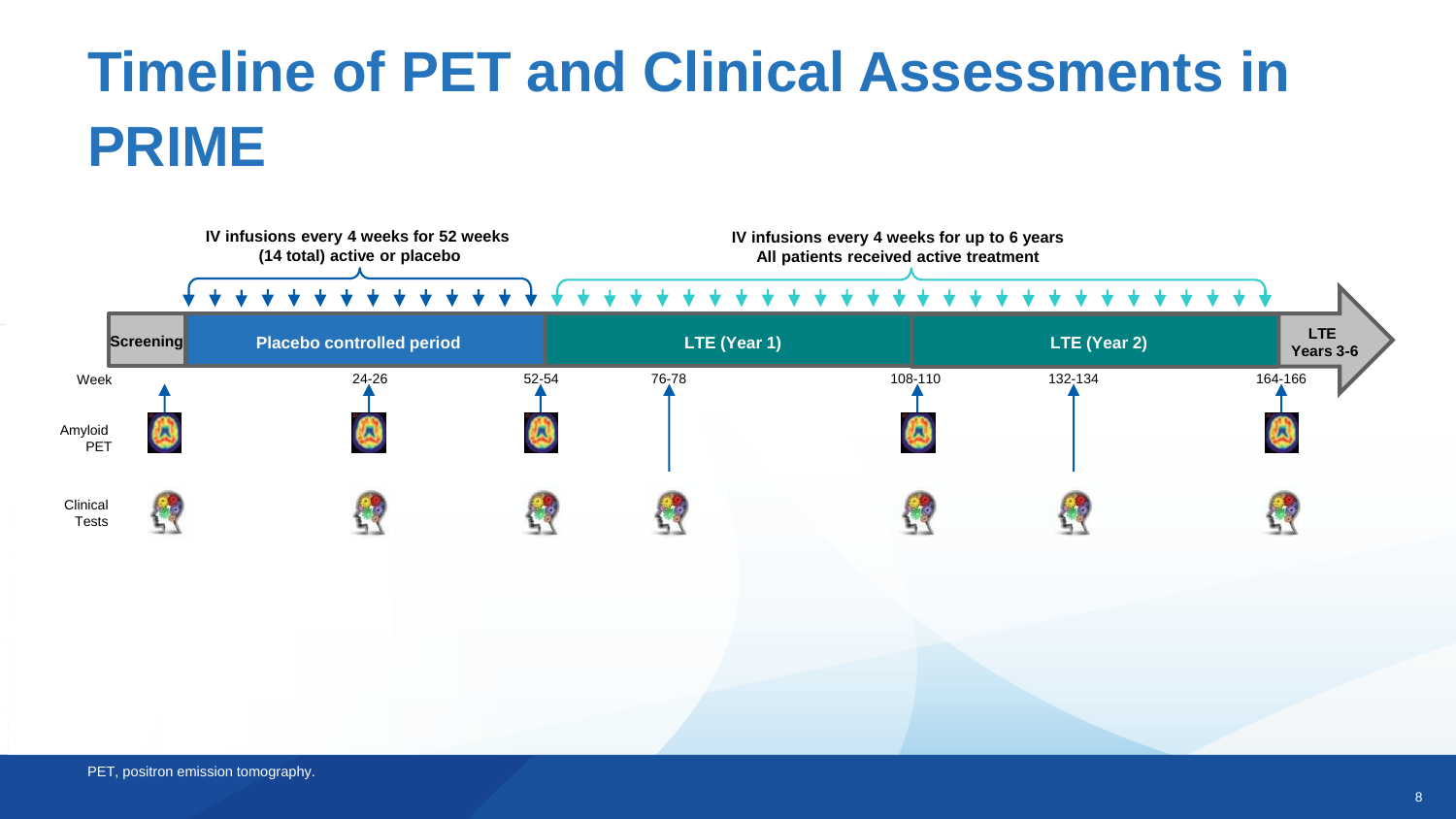## **Patient Disposition at 24 Months**



Analysis of data up to Month 24. AE, adverse event; LTE, long-term extension.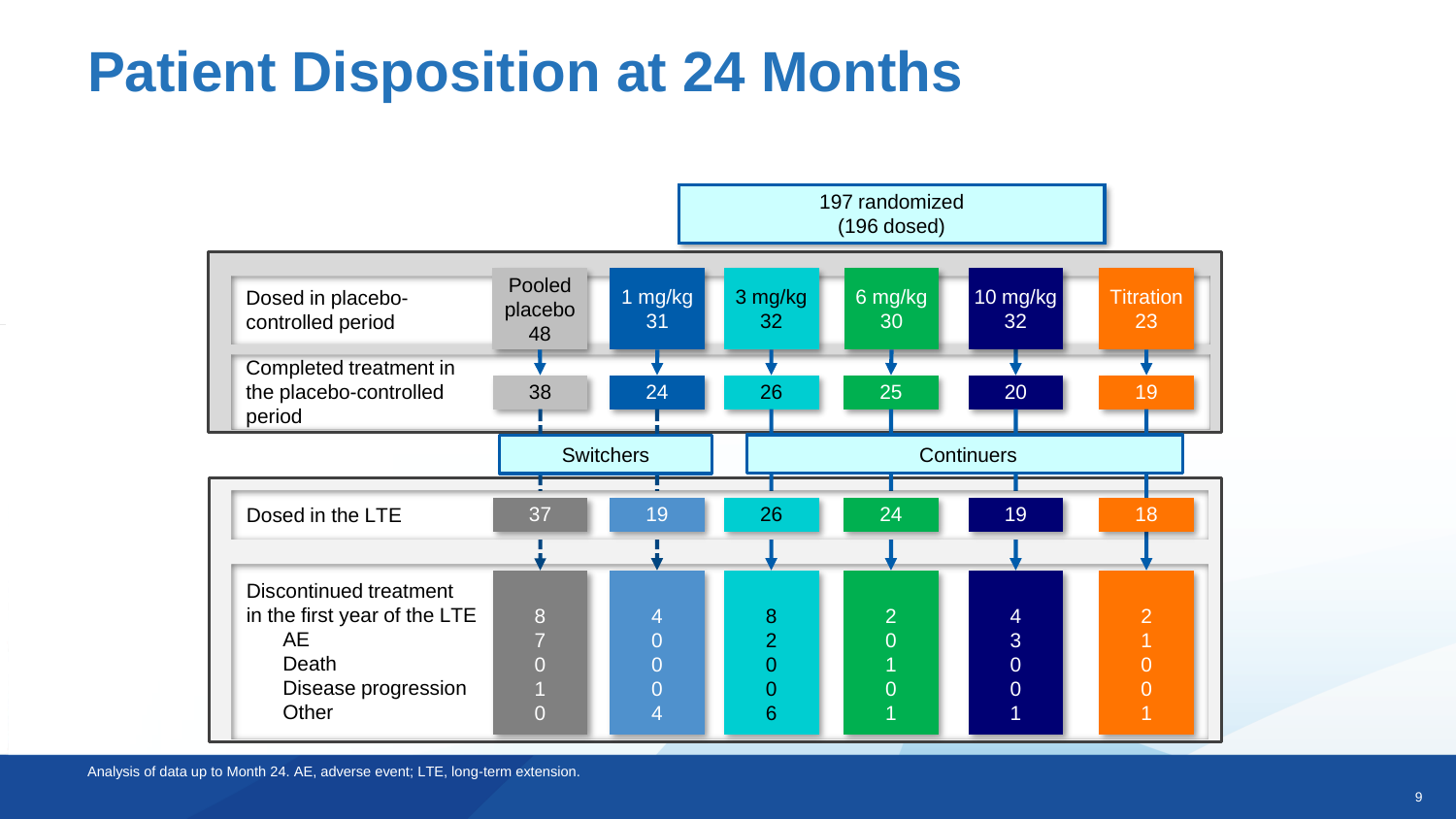### **Baseline Disease Characteristics**

|                                                        |                            | <b>Aducanumab</b>   |                     |                     |                      |                              |  |  |
|--------------------------------------------------------|----------------------------|---------------------|---------------------|---------------------|----------------------|------------------------------|--|--|
|                                                        | <b>Placebo</b><br>$(n=48)$ | 1 mg/kg<br>$(n=31)$ | 3 mg/kg<br>$(n=32)$ | 6 mg/kg<br>$(n=30)$ | 10 mg/kg<br>$(n=32)$ | <b>Titration</b><br>$(n=23)$ |  |  |
| Age in years, mean $\pm$ SD                            | $73.3 \pm 6.8$             | $72.6 \pm 7.8$      | $70.5 \pm 8.2$      | $73.3 \pm 9.3$      | $73.7 \pm 8.3$       | $73.1 \pm 7.8$               |  |  |
| $ApoE$ ε4, n $(\%)$<br><b>Carriers</b><br>Non-carriers | 34(71)<br>14 (29)          | 19(61)<br>12(39)    | 21 (66)<br>11(34)   | 21(70)<br>9(30)     | 20(63)<br>12(38)     | 23 (100)<br>0                |  |  |
| Clinical stage, n (%)<br>Prodromal<br><b>Mild</b>      | 22(46)<br>26(54)           | 10(32)<br>21(68)    | 14(44)<br>18 (56)   | 12(40)<br>18(60)    | 13(41)<br>19(59)     | 13(57)<br>10(43)             |  |  |
| $MMSE$ , mean $\pm$ SD                                 | $24.7 \pm 3.6$             | $23.6 \pm 3.3$      | $23.2 \pm 4.2$      | $24.4 \pm 2.9$      | $24.8 \pm 3.1$       | $24.7 \pm 3.0$               |  |  |
| CDR Global Score, n (%)<br>0.5                         | 40 (83)<br>8(17)           | 22(71)<br>9(29)     | 22(69)<br>10(31)    | 25(83)<br>5(17)     | 24(75)<br>8(25)      | 18(78)<br>5(22)              |  |  |
| CDR-SB, mean ± SD                                      | $2.69 \pm 1.54$            | $3.40 \pm 1.76$     | $3.50 \pm 2.06$     | $3.32 \pm 1.54$     | $3.14 \pm 1.71$      | $3.24 \pm 1.84$              |  |  |
| PET SUVR, mean composite                               | 1.435                      | 1.441               | 1.464               | 1.429               | 1.441                | 1.325                        |  |  |
| AD medications used, <sup>a</sup> n $(\%)$             | 32(67)                     | 21(68)              | 28 (88)             | 20(67)              | 17(53)               | 12(52)                       |  |  |

<sup>a</sup>Cholinesterase inhibitors and/or memantine.

AD, Alzheimer's disease; ApoE ε4, Apolipoprotein E ε4; CDR-SB, Clinical Dementia Rating–Sum of Boxes; MMSE, Mini-Mental State Examination; PET, positron emission tomography; SD, standard deviation; SUVR, standardized uptake value ratio.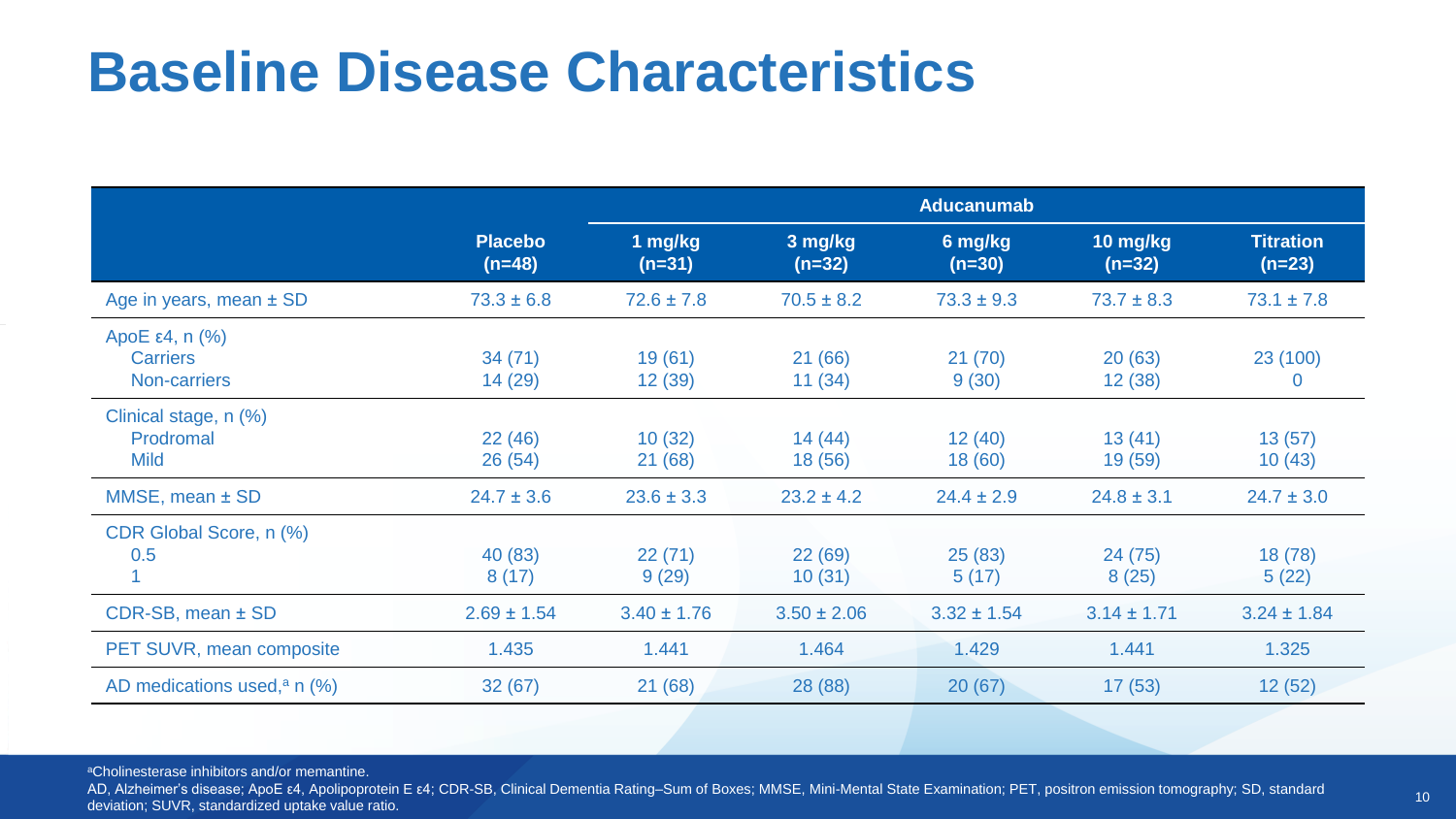# **Summary of Previously Presented PRIME 24-Month Interim Results**





### **Safety (primary endpoint)**

- Of the 185 patients dosed with aducanumab since the start of the PRIME study, 46 patients experienced ARIA-E
- Of the 46 patients who experienced ARIA-E, 65% were asymptomatic and 35% were symptomatic; the majority of symptomatic cases experienced symptoms that were mild to moderate in severity
- 6 patients experienced more than one episode of ARIA
- The majority of ARIA events occurred early in the course of treatment; they were typically mild, asymptomatic, and resolved or stabilized within 4-12 weeks, with most patients continuing treatment

11

appace bo switchers received aducanumab 3 mg/kg or titration (3 mg/kg → 6 mg/kg or 1 mg/kg → 10 mg/kg) in the LTE. Nominal \* P<0.05; Nominal \*\* P<0.01; Nominal \*\* P<0.01 ys placebo in the placebo-controlled period and ys switchers in the LTE period. MMSE and CDR-SB are exploratory endpoints. Results based on MMRM, fitted with change from baseline as a dependent variable, and included fixed effects for categorical treatment, categorical vis by-visit interaction, continuous baseline value, and laboratory ApoE £4 status (carrier and non-carrier). ARIA-E, amyloid-related imaging abnormalities - vasogenic edema; CDR-SB, Clinical Dementia Rating-Sum of Boxes; LTE, extension; MMRM, mixed model for repeated measures; MMSE, Mini Mental State Exam; SE, standard error.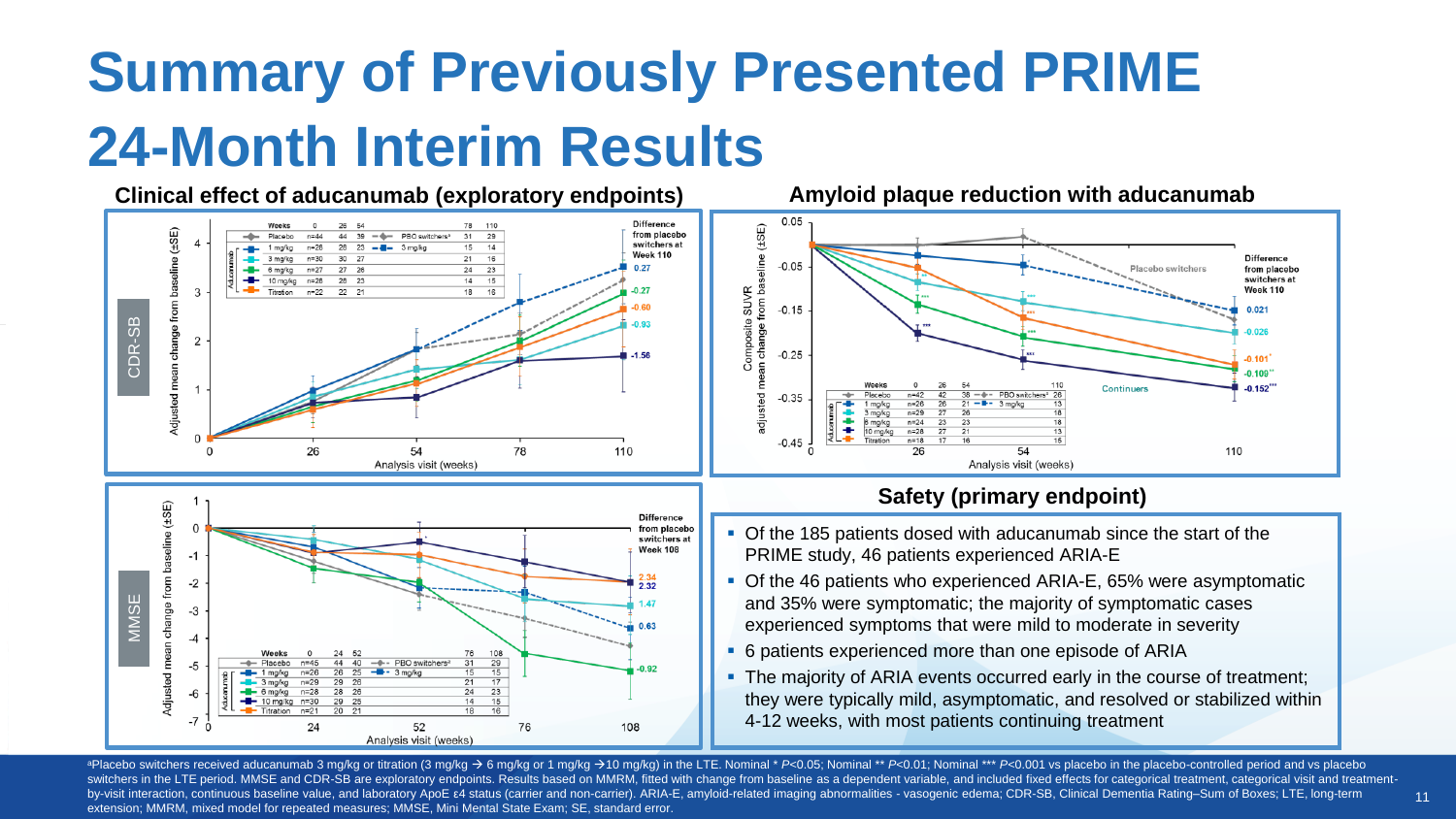# **Clinical Dementia Rating (CDR) Scale Domains**

- The CDR-SB is a validated global assessment of Alzheimer's disease disability that is capable of tracking the progression of Alzheimer's disease in the MCI and mild Alzheimer's disease population
- It assesses a patient's level of impairment on 6 domains using semi-structured interviews by a trained clinician/rater with the patient and an informant

### **Functional domains**

- **Community Affairs**
- **Home and Hobbies**
- **Personal Care**

### **Cognitive domains**

- Memory
- Orientation
- Judgement and Problem Solving
- Each impairment level of the cognitive and functional domains (except for Personal Care) is rated on a continuum of five levels, with a scale of 0 to 3
	- $\circ$  The five levels of impairment are 0 (none), 0.5 (questionable), 1 (mild), 2 (moderate), and 3 (severe)
	- o Personal Care uses only 4 levels: 0, 1, 2, and 3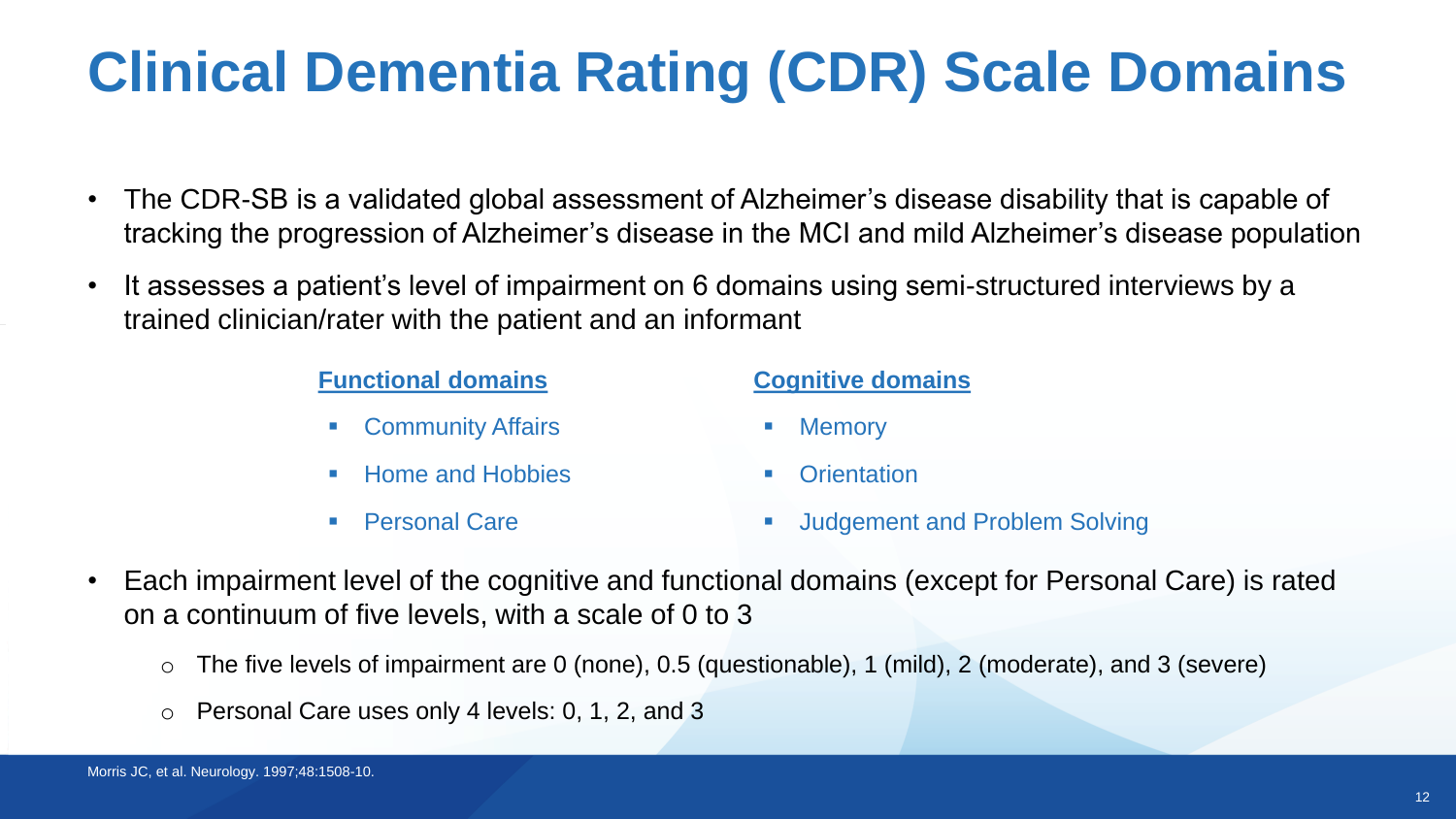## **Baseline CDR Global and Domain Scores**

|                                               |                            | <b>Aducanumab</b>   |                     |                     |                      |                              |  |  |
|-----------------------------------------------|----------------------------|---------------------|---------------------|---------------------|----------------------|------------------------------|--|--|
|                                               | <b>Placebo</b><br>$(n=48)$ | 1 mg/kg<br>$(n=31)$ | 3 mg/kg<br>$(n=32)$ | 6 mg/kg<br>$(n=30)$ | 10 mg/kg<br>$(n=32)$ | <b>Titration</b><br>$(n=23)$ |  |  |
| CDR-SB, mean ± SD                             | $2.69 \pm 1.54$            | $3.40 \pm 1.76$     | $3.50 \pm 2.06$     | $3.32 \pm 1.54$     | $3.14 \pm 1.71$      | $3.24 \pm 1.84$              |  |  |
| CDR cognitive domain score,<br>$mean \pm SD$  | $1.79 \pm 0.87$            | $2.00 \pm 0.94$     | $2.20 \pm 1.02$     | $2.03 \pm 0.67$     | $2.03 \pm 1.03$      | $2.04 \pm 0.94$              |  |  |
| CDR functional domain score,<br>mean $\pm$ SD | $0.90 \pm 0.83$            | $1.40 \pm 1.09$     | $1.30 \pm 1.20$     | $1.28 \pm 1.06$     | $1.11 \pm 0.90$      | $1.20 \pm 1.15$              |  |  |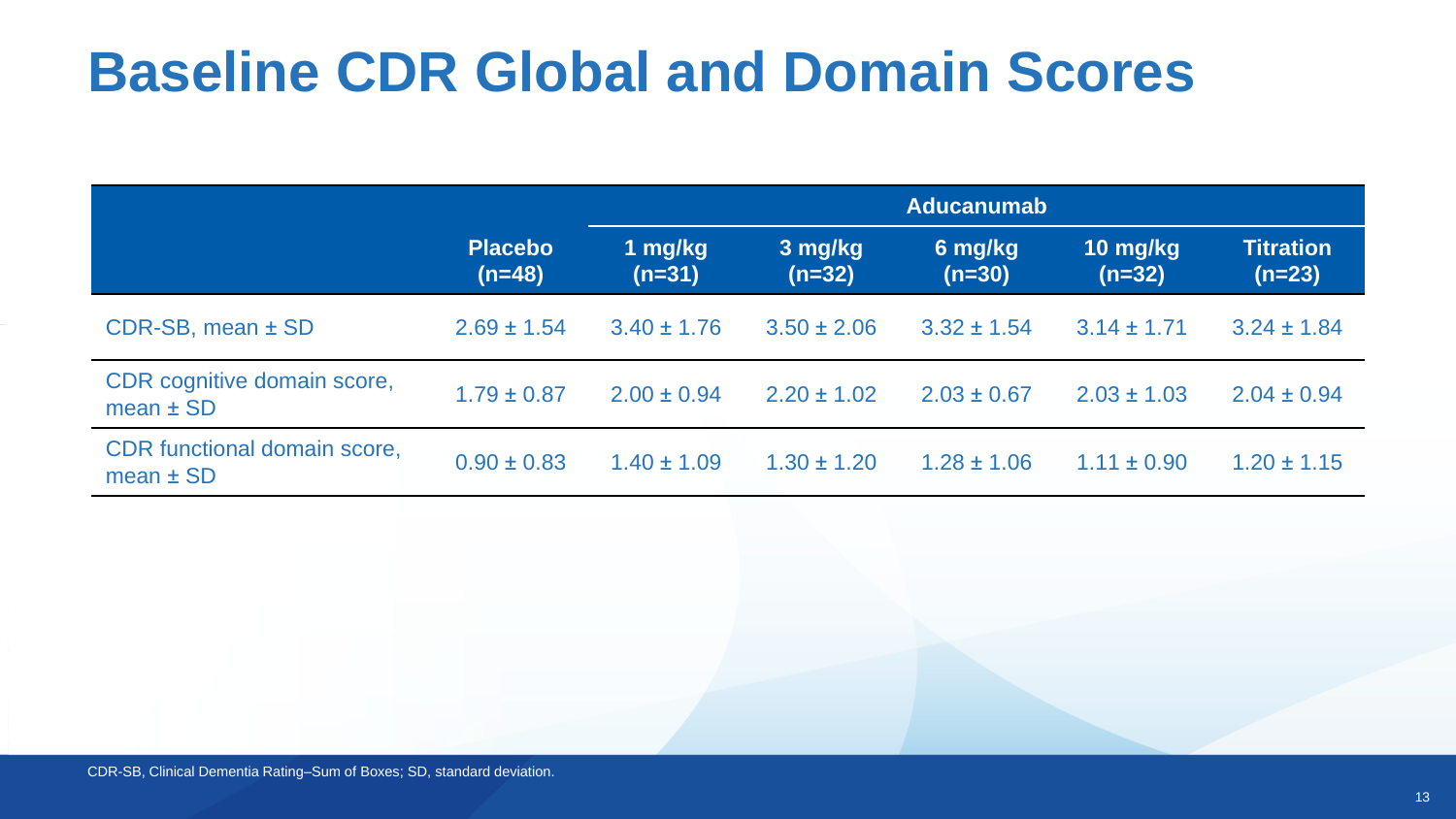# **Week 54: Effect of Aducanumab on Both CDR Cognitive and Functional Domains**



Results based on MMRM, fitted with change from baseline as a dependent variable, and included fixed effects for categorical treatment, categorical visit and treatment-by-visit interaction, continuous baseline value, and laboratory ApoE ε4 status (carrier and non-carrier). CDR, Clinical Dementia Rating; CI, confidence interval; MMRM, mixed model for repeated measures.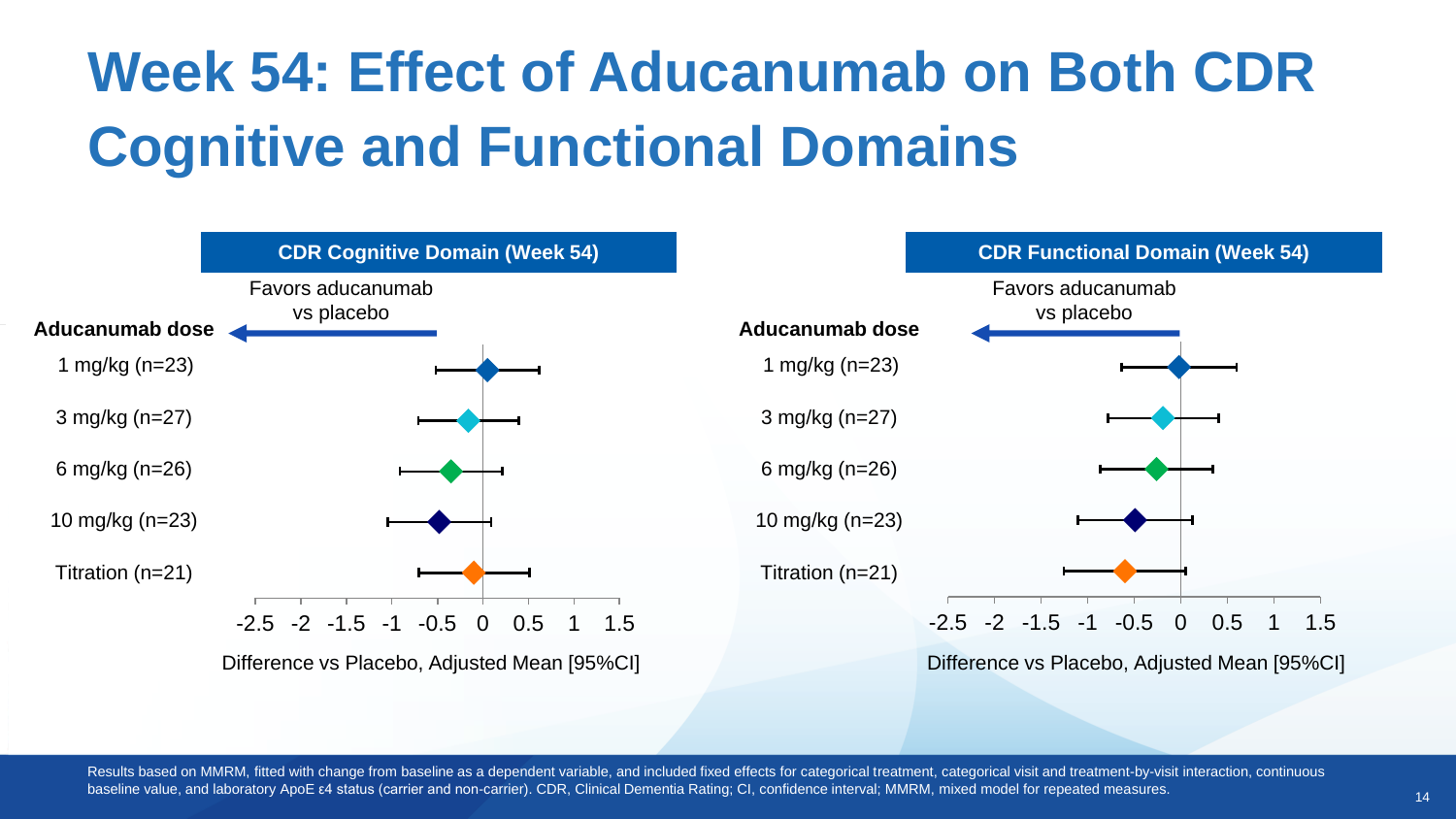# **Week 110: Effect of Aducanumab on Both CDR Cognitive and Functional Domains**



Difference vs Placebo Switchers<sup>a</sup>, Adjusted Mean [95%CI]



Difference vs Placebo Switchers<sup>a</sup>, Adjusted Mean [95%CI]

<sup>a</sup>Placebo switchers received aducanumab 3 mg/kg or titration (3 mg/kg  $\rightarrow$  6 mg/kg or 1 mg/kg  $\rightarrow$  10 mg/kg) in the LTE. Results based on MMRM, fitted with change from baseline as a dependent variable, And included fixed effects for categorical treatment, categorical visit and treatment-by-visit interaction, continuous baseline value, and laboratory ApoE ε4 status (carrier and non-carrier). CDR, Clinical Dementia Rating; CI, confidence interval; MMRM, mixed model for repeated measures.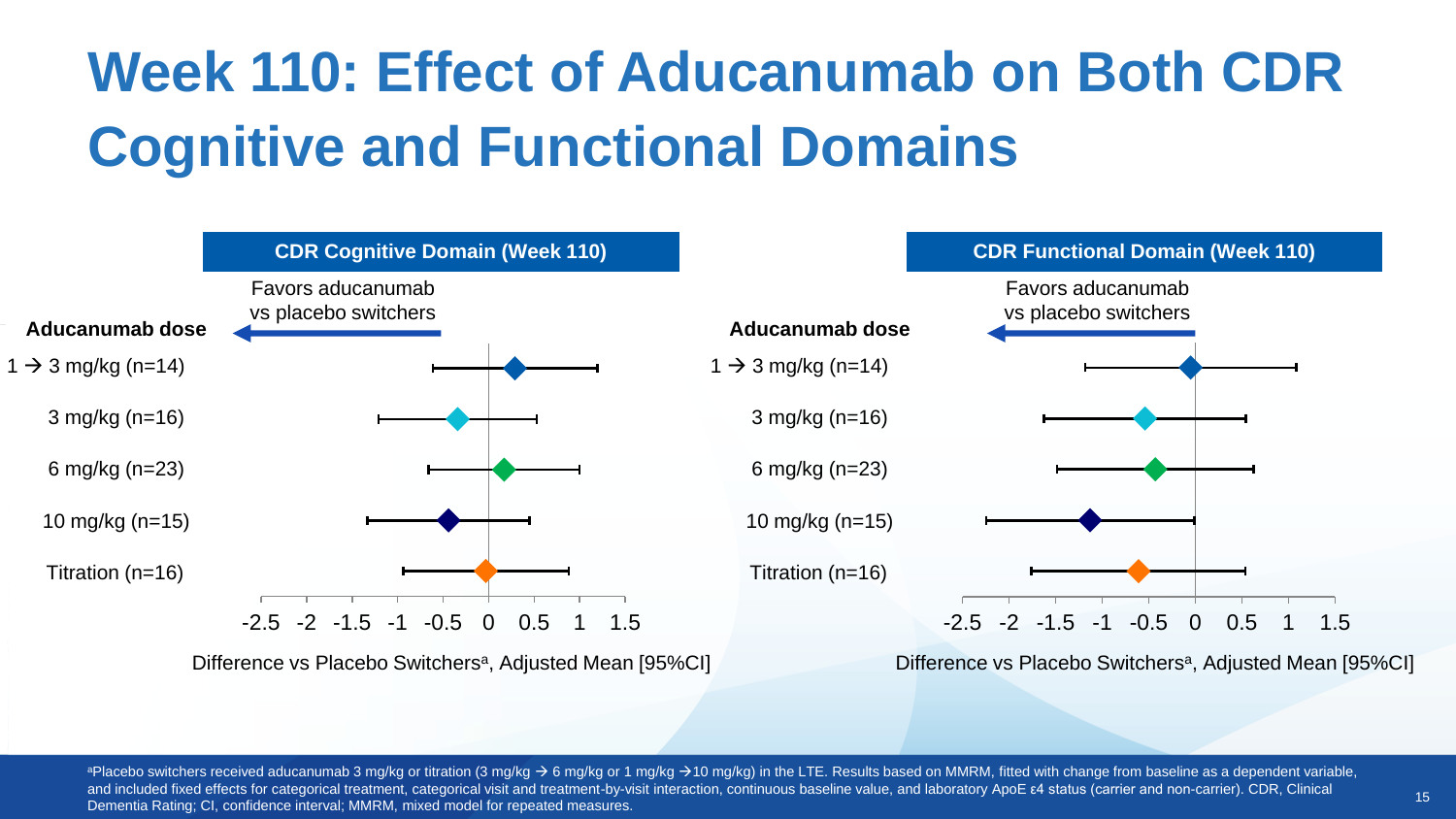

- Analyses of exploratory clinical endpoint CDR-SB suggest a continued benefit on the rate of clinical decline over 24 months
- Post hoc analysis suggests a beneficial effect of aducanumab on progression of both cognitive and functional CDR domain scores over 24 months
- These data continue to support further investigation of the clinical efficacy and safety of aducanumab in patients with early Alzheimer's disease in the ENGAGE and EMERGE Phase 3 trials